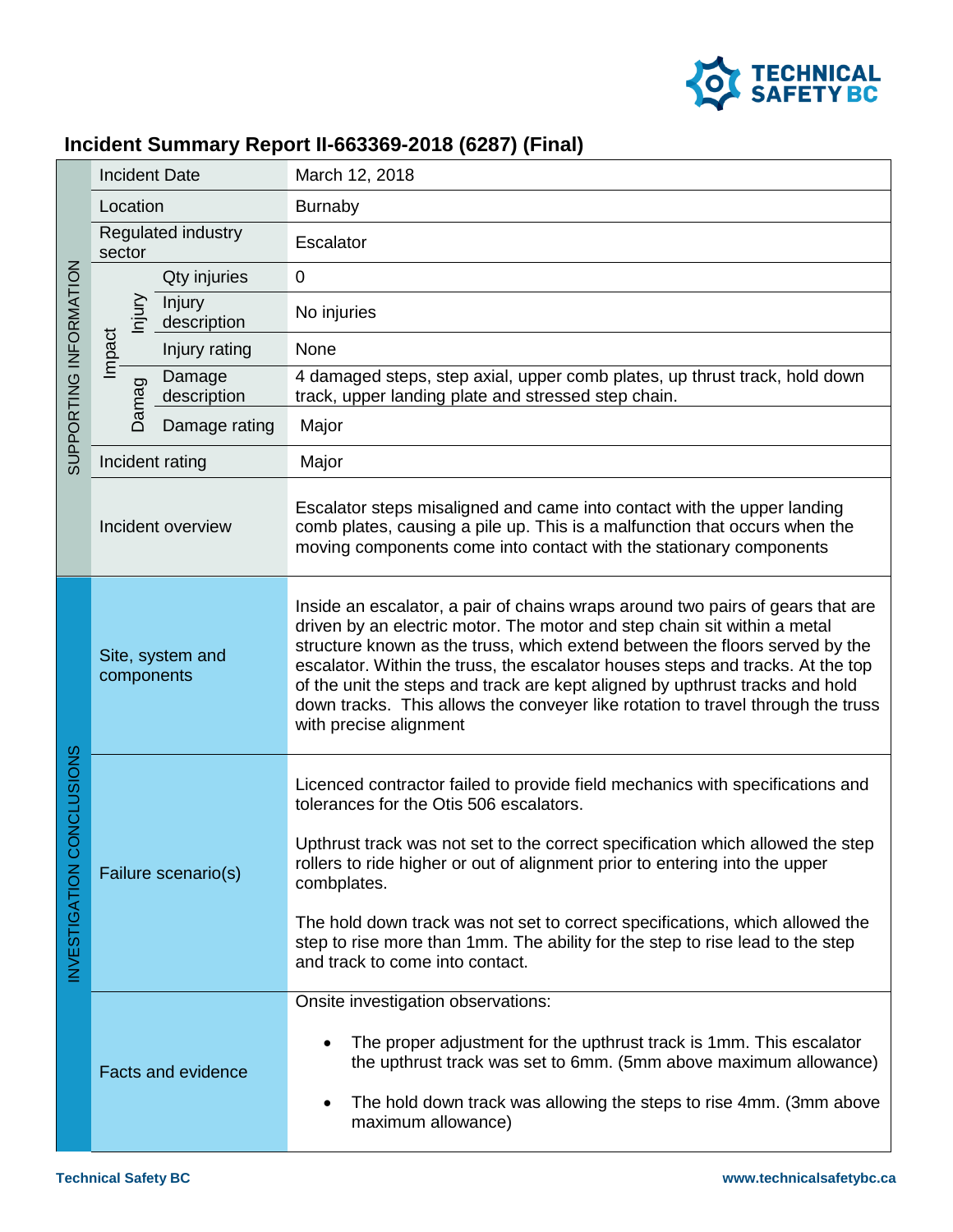

## **Incident Summary Report II-663369-2018 (6287) (Final)**

|                                    | Through conversation the Field Mechanic made the Safety Officer<br>$\bullet$<br>aware that he did not have the upthrust track specifications for<br>allowances. Field Mechanic was not provided the documentation to<br>maintain those specifications.<br>Field Mechanic was not trained or checking for these allowances.<br>$\bullet$                                                        |
|------------------------------------|------------------------------------------------------------------------------------------------------------------------------------------------------------------------------------------------------------------------------------------------------------------------------------------------------------------------------------------------------------------------------------------------|
| Causes and<br>contributing factors | It is highly probable that the cause of this pile up was that The upthrust track<br>and hold down track were not set to proper specifications.<br>A contributing factor was that the Field mechanic(s) were not aware of the<br>specifications of the upthrust track and the hold down track when doing<br>regular inspections and clean downs of the internal components of the<br>escalator. |



Photos or diagrams (if necessary)

Steps piled up into upper combplates.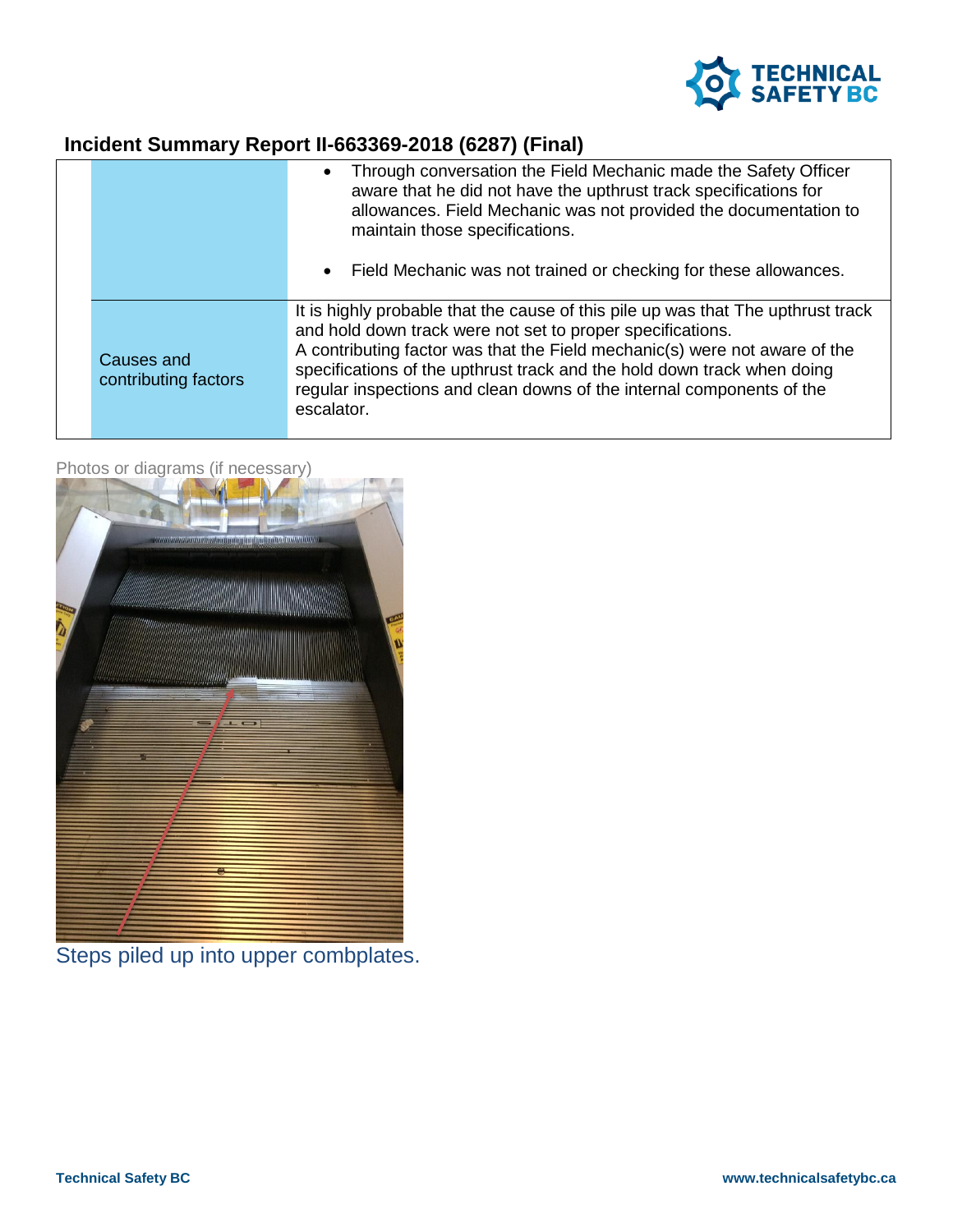



Example of a properly adjusted upthrust track, showing the correct clearance.



Upthrust track as found. This is showing the clearance beyond 1mm.